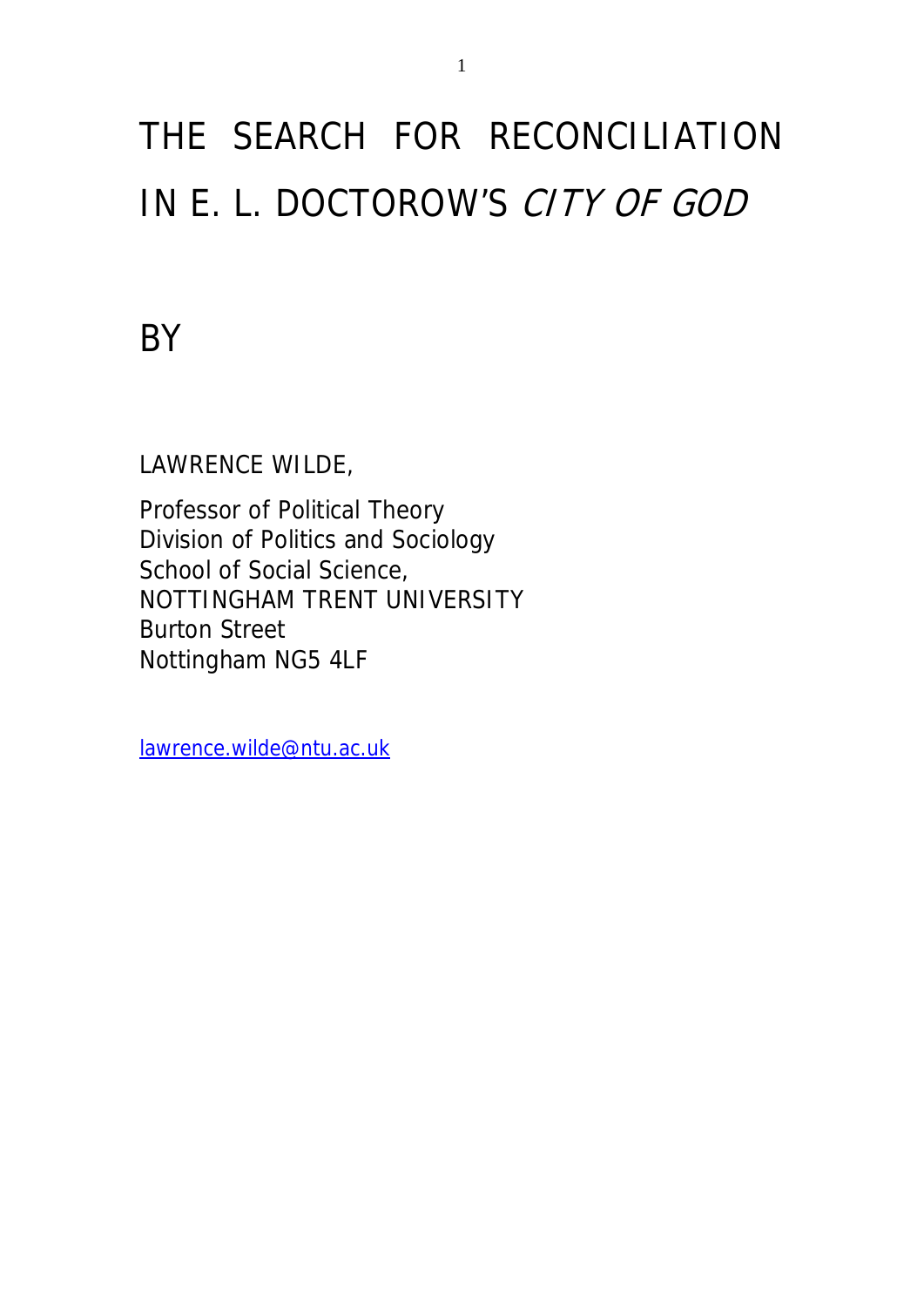It is no coincidence that E. L. Doctorow's novel City of God shares its title with St. Augustine's great philosophical work. Late in the novel the central character, Tom Pemberton (Pem), having resigned his Episcopalian priesthood, is leafing through an old copy of Augustine's text that he had enthusiastically underlined in his days as a young theology student. He remarks on the strong title with its admirable image, praising its "impassioned rhetoric" and its doctrinal assertiveness. His friend Everett responds by saying that he can't go along with the idea that unbaptised babies are condemned to hell (Doctorow, 2002, 251). This exchange reflects a central tension explored throughout the novel between, on the one hand, the attraction of the religious vision of redemption, peace and justice, as trumpeted in the closing pages of Augustine's text (Augustine, 2001, 1180-1181) and, on the other, the tendency to see all but the true believers as damnable, as reflected in the second part of Augustine's title, Against the Pagans. Although the novel works through this tension in terms of Pem's crisis of faith, it can also be read as a fictional exploration of the problem of how conflicting belief systems may be reconciled in order to open the way to a more respectful and harmonious social life.

It is particularly appropriate to focus on the theme of reconciliation in reading this novel because it has both theological and secular resonance, and the interplay between the two is clearly important for the author. The theological meaning of reconciling humanity with God is raised in the course of Pem's anguished self-questioning over his religious affiliation and commitment.<sup>[1](#page-17-0)</sup> In secular terms the possibility that humanity can somehow overcome its stark divisions through processes of reconciliation is explored throughout the novel. 'Reconciliation' in this sense embraces a range of possible meanings, from a minimalist connotation of simple adjustment, as in being reconciled to one's fate, through to a stronger one of forging harmony out of discord. The interpenetration of the theological and secular meanings has been articulated by the Protestant theologian Jürgen Moltmann, for whom "selflessness and sacrifice in the 'service of reconciliation' of the world with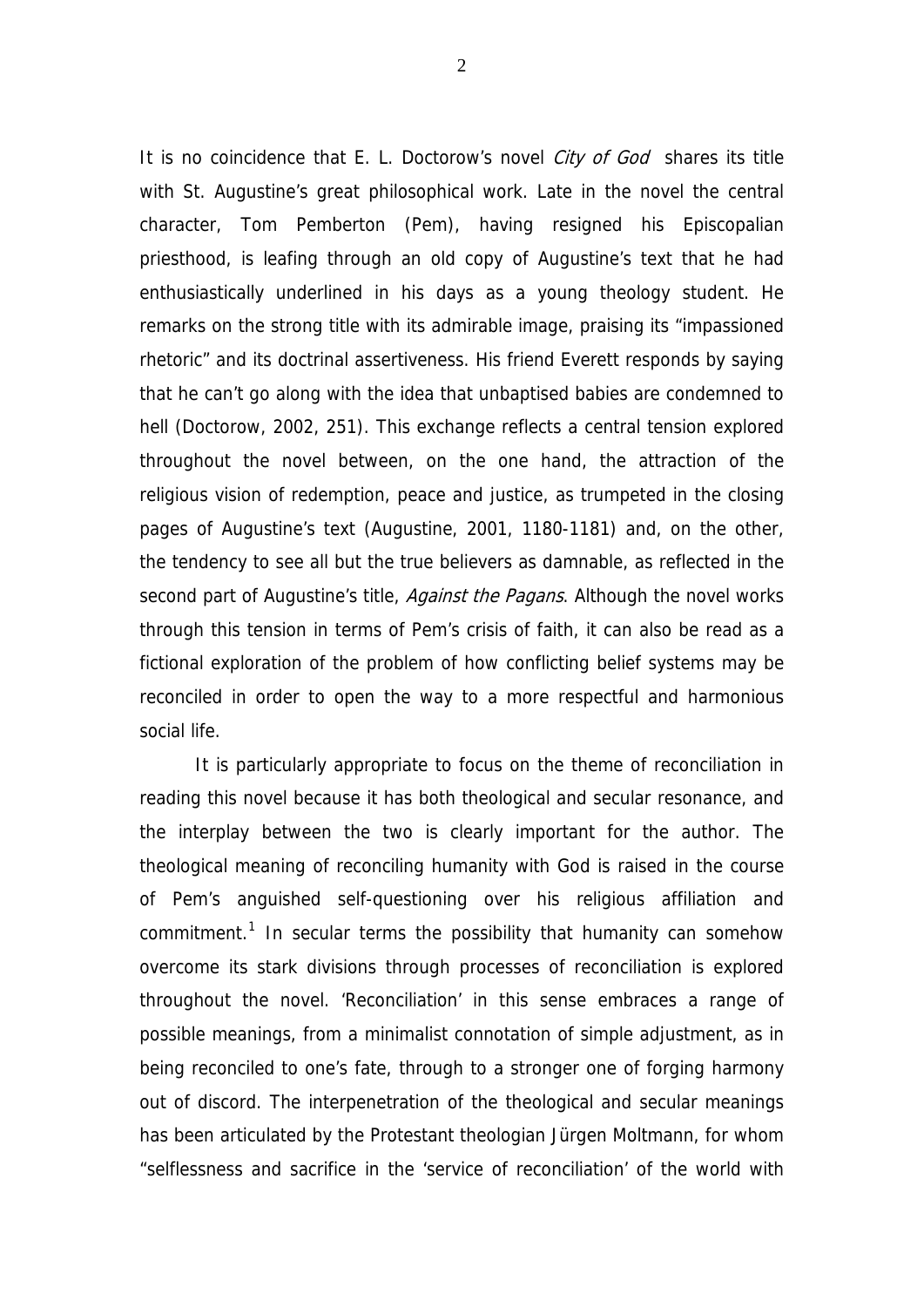God are always also selflessness and sacrifice in the service devoted to the true humanity of people" (Moltmann, 1984, 32). In the novel it is clear that the reconciliation sought is a dynamic relation rather than a fixed end state, a process of becoming rather than a paradisiacal culmination. At one stage Pem expresses the wish that Isaiah had made it clearer that the messianic idea was not about an extraneous saviour but rather "a longing, a navigating principle, redemptive not on arrival but in never quite getting here" (Doctorow, 2002, 281).

City of God is Doctorow's first fictional attempt to deal directly with religious belief, and the complexity of the issues is reflected in the complexity of the novel itself. In contrast to best-sellers such as Ragtime, The Book of Daniel and Billy Bathgate, which were all turned into films, it has returned modest sales and received mixed reviews. Even John Leonard's glowing discussion of Doctorow's overall contribution to literature in The New York Review of Books refers to the "indifferent" reviews given to City of God (Leonard, 2004). A. O. Scott in *The New York Times* even went so far as to judge it a work of "profoundly uneasy conscience" and "bad faith", asking rhetorically "where is the novel?" (Scott, 2000). Certainly Doctorow has made no concessions to those seeking an easy read, but the accusation of bad faith is unsustainable. The novel reflects Doctorow's long-standing concern with the reconciliation of the humanist and sacred traditions. Even if this task is deemed impossible it cannot be denied that it is a pure expression of Doctorow's conscience. In a 1990 interview he expressed his concern at the coercive nature of fundamentalist religious thinking, arguing that it violated his sense of what religious thinking should be. "Religious thought", he argues, "to have any kind of integrity at all, must be the most private, tremblingly sacred kind of awareness we have" (Doctorow, 1999, 156). Furthermore he goes on to argue that the ambiguity created by radical doubting is part of the openness required by all writers, and that a writer who asserted that "this religion is the only religion" would be writing "worthless prose" (Doctorow, 1999, 157). More recently, in the 2003 William E. Massey lectures, he has spoken about the religious ambiguity in his own life, feeling an affinity with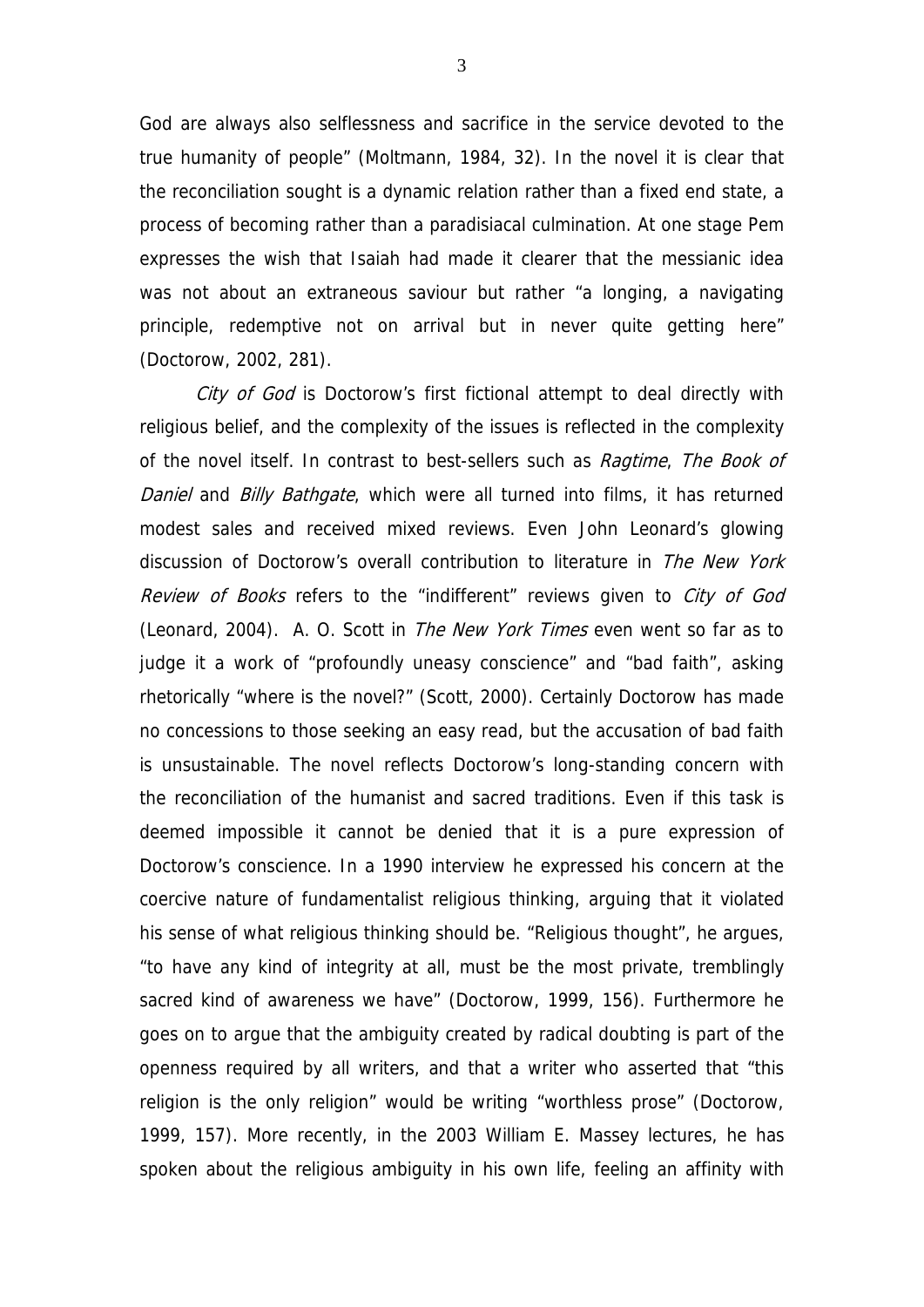the secular humanism of his father and grandfather but also with the religious reverence of his mother and grandmother, "in recognition that a spontaneously felt sense of the sacred engages the whole human being as the intellect alone cannot" (Doctorow, 2004, 67). Indeed the Massey lectures reiterate many of the religious themes covered in *City of God*, with Doctorow sometimes repeating the lines of the characters that he brought to life there.<sup>[2](#page-17-1)</sup>

Two of these leading characters, Pem and Rabbi Sarah Blumenthal, want to preserve religiosity through an open and constructive reading of the sacred texts which emphasises the ethics of justice without succumbing to the impulse to denounce and proscribe. A third character, Everett, sympathises with their ethical perspective but does so as a secularist. What is being affirmed by all three characters is the need for an overt ethical awakening, in which faith in human potential and a profoundly caring attitude ought to prevail over doctrinal difference. In this outlook, ethics becomes the reconciling mediation between the secular and the religious. In what follows I will first summarise the novel's fractured narrative and comment on its challenging complexity and its lack of resolution. Hopefully this will help to contextualize the discussion of reconciliation in the second section, which focuses on four 'moments' in which Doctorow explores particular dilemmas or dichotomies. The first contrasts a deep but opaque feeling for a sense of common humanity that contrasts with the instrumental rationality prevailing in the harsh competitiveness of metropolitan life; the second focuses on the story of the execution of a Jewish tailor in a Lithuanian ghetto during the Second World War; the third shows Pem's disillusioned awareness of the political nature of the development of institutionalised religion as he attempts to justify his own theological position; the fourth focuses on Sarah's discussion of the role of religious thought in contemporary world, and can be seen as a response to the questions raised by Pem. In the concluding section I argue that in attempting to bring such searching and spiritually challenging questions to his readers Doctorow has succeeded in encouraging them to reach out for reconciliation by accentuating an ethics of compassion. In this way those elements of religion which divide the people of the world are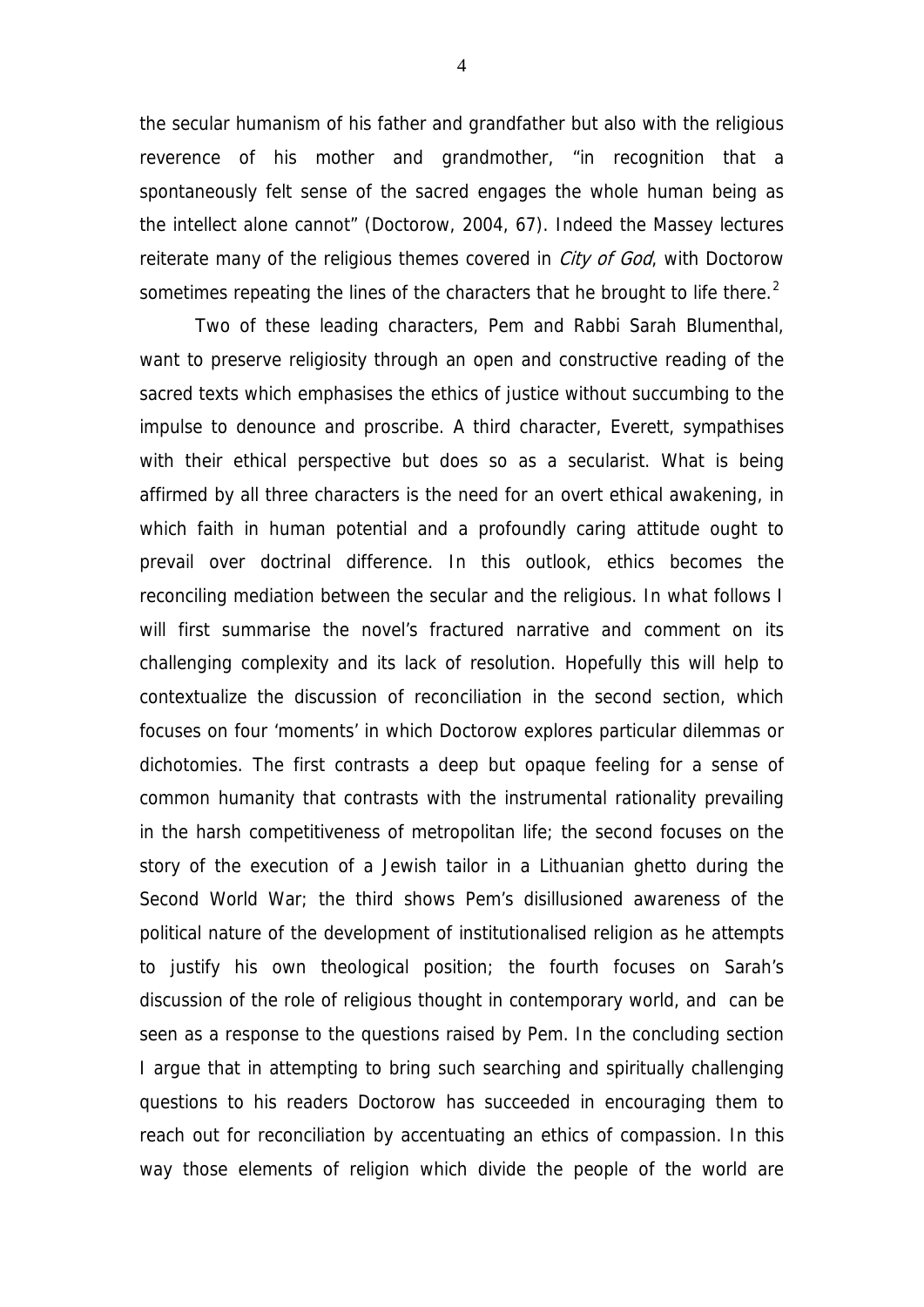subordinated to the ethics which are shared by all the major religions. Furthermore, a common ground is articulated between anti—authoritarian theism and a humanistic ethical persuasion.

#### **A Complex Narrative**

City of God was first published in 2000 and presents itself as both a fin de siècle and a millennial novel. It is a *fin de siècle* novel in the sense that it touches on many of the calamitous events of the preceding century such as two World Wars, the Holocaust, Vietnam, as well as some of the great ideas and developments in communication. Einstein and Wittgenstein are given discrete passages in which they bring their scientific and philosophical perspectives on the wondrous complexity and endless ambiguity of the world, implicitly inviting the idea that God is the unifying principle. It is also a millennial novel in which the nature and role of Christianity is considered, chiefly through Pem's crisis of faith. Not only are we taken through the final stages of his agonised break with the Church and his conversion to Judaism, but his story is being used as material for a novel by his secular friend, Everett, so we have a double reflexiveness which lends another dimension to the exploration of the profoundly difficult moral issues which flow through the text. The narrative is disjointed and dislocating, switching focus from character to character and containing numerous excursuses. As well as the passages ascribed to Einstein and Wittgenstein there are also interpretative commentaries on popular songs of the 1920s and 30s performed by the 'Midrash Jazz Quartet', referring to the Jewish tradition of non-literal interpretation. These commentaries bring out the problems of identity and recognition faced by us all in everyday life, but although they are delivered with typical flashes of wit and levity they break up the flow and tone of the novel. In this way Doctorow jolts readers into relating the problems inherent in interpreting mundane experience to the 'higher' philosophical and theological issues raised by the main characters. As Julia Gracen points out in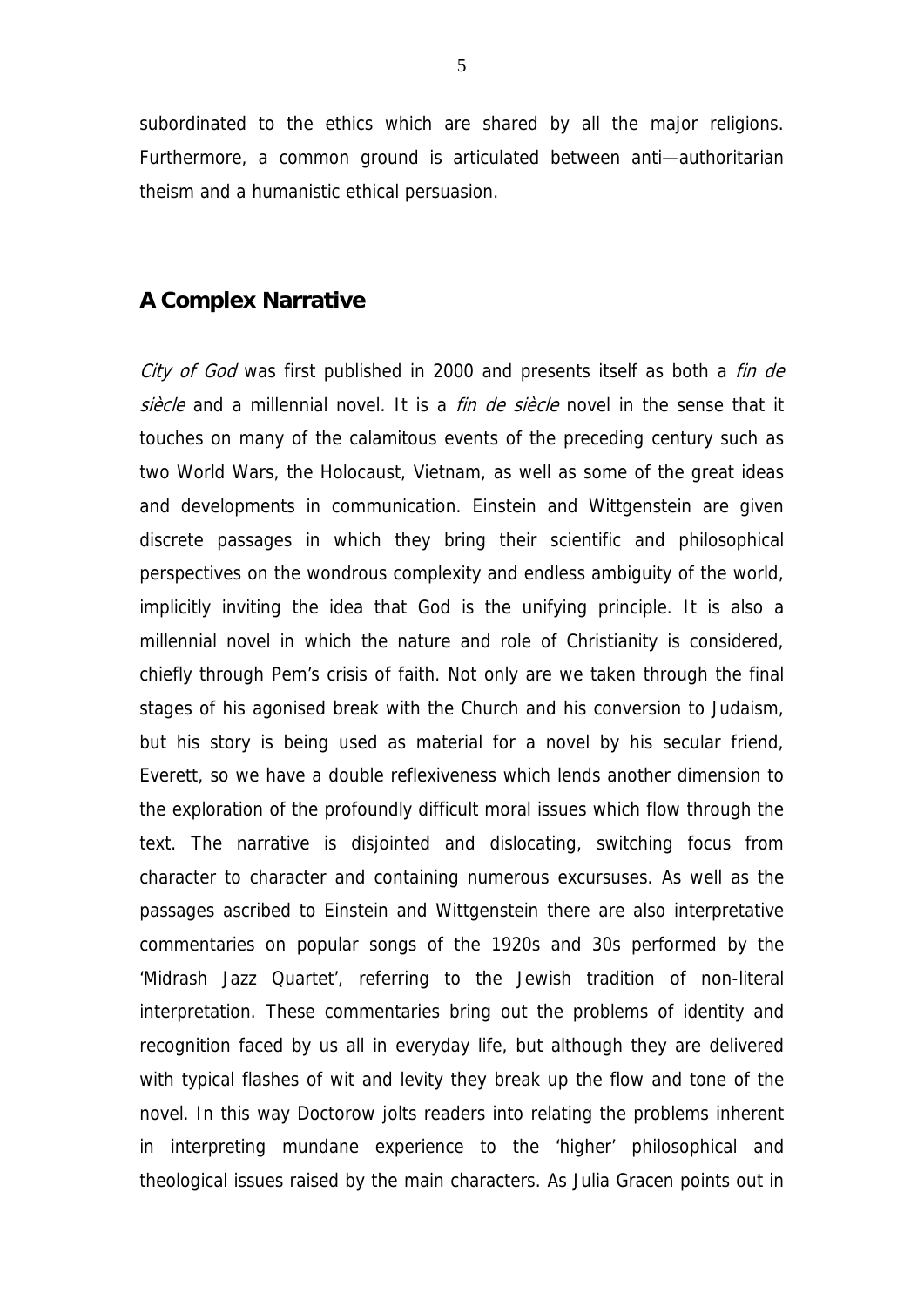a perceptive review, the novel encourages us to engage in midrash or interpretation as our task in trying to *make* sense of the world (Gracen, 2000).

The story which leads us in to these big issues is the mystery of the theft of a large bronze cross from Pem's parish church of St. Timothy's in New York. This sets him off as a 'Divinity Detective' in the mould of Father Brown and gives his friend Everett the idea of building a novel around it. The cross is found on the roof of a nearby 'alternative' synagogue, the Synagogue of Evolutionary Judaism, and brings him into contact with Rabbi Joshua Gruen and his wife, Rabbi Sarah Blumenthal. This meeting acts as a catalyst for Pem, who, in searching for the cross he has lost, finds another way of 'doing' religion which makes more sense to him. As for the cross, we never get to find out who stole it or why. The major ethical questions are raised through the story of Sarah's father, who had been a boy messenger in a Lithuanian ghetto during the Second World War and had helped to conceal a full account of ghetto life before it was destroyed and its people taken to the extermination camps. In trying to recover the ghetto diary from its hiding place in Lithuania, Rabbi Gruen is murdered. The task of recovery is then undertaken successfully by Pemberton who, in the process of this quest, discovers his love for Sarah. They decide to marry and he undertakes a conversion to Judaism, but precisely what they are going to with their lives is left open. Although this fragmented and irresolute narrative gives an appearance of contingency and relativism, beneath the surface there runs a strong sense of a search for unity through diversity.

#### **Reconciliatory Moments**

In what follows I will discuss four 'moments' in the search for reconciliation in the City of God. The first considers Pem's musings on the deep need for each other which he believes is embedded in us but is suppressed because of the pressures involved in navigating through the competitive strains of everyday

6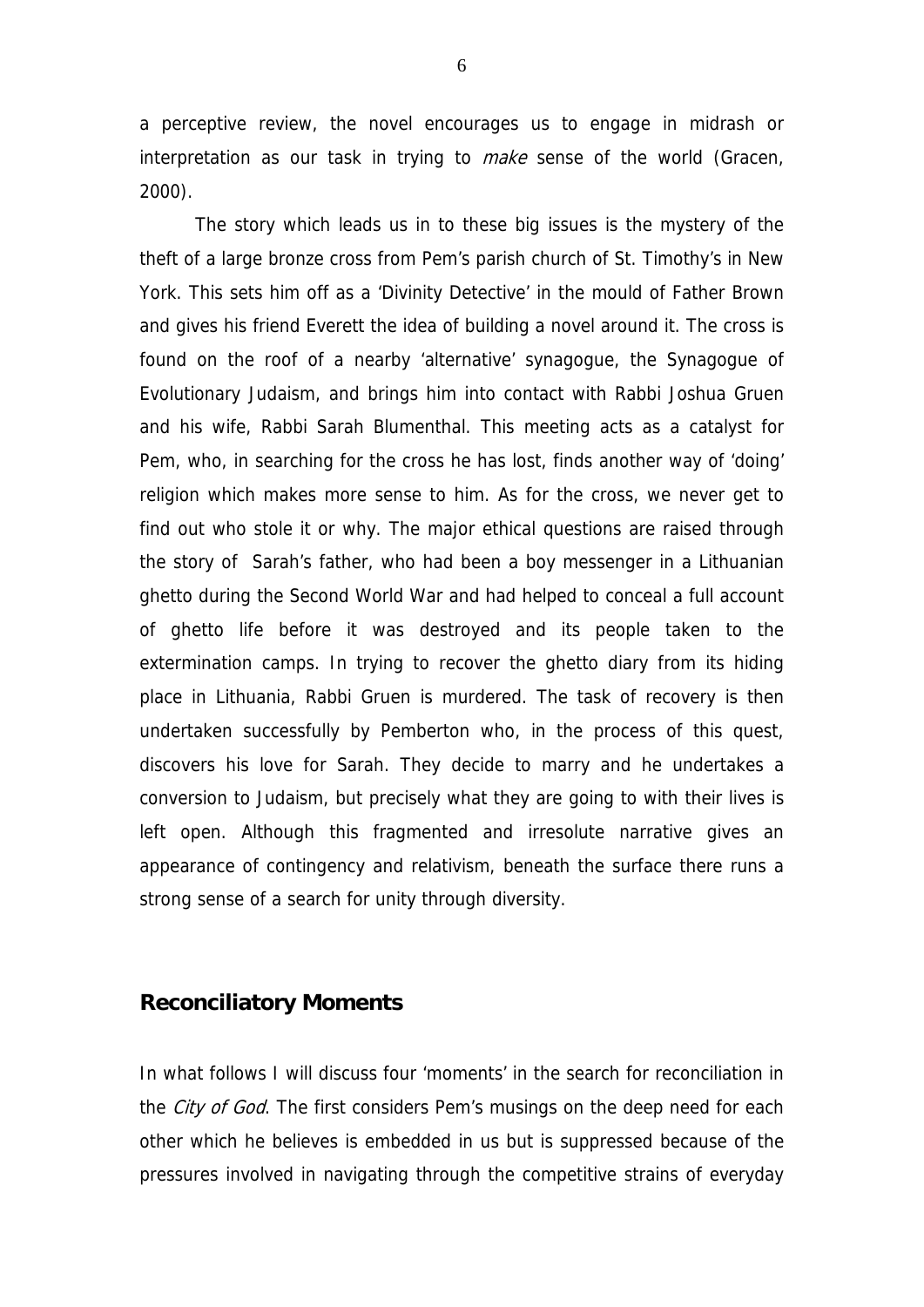life. The first occurs near the beginning of the novel and sees Pem considering the ontology of city life as he walks the streets of his beloved New York. While acknowledging the alienation of city life he holds out hope for the modern city as a site for a cosmopolitan ideal. He contrasts the hopes of poor immigrants to the harsh reality of life in a city where the struggle for existence creates a racial fault line which "goes through our heart", manifested in aggressive and suspicious "color-coded ethnic and social enclavists" (Doctorow, 2002, 12). However, as he sees thousands of people making their various ways in the teeming city streets he reflects on the spectacular nature of this maelstrom and intuits a hidden sense of togetherness:

"There is a specie recognition we will never acknowledge. A primatial over-soul. For all the wariness or indifference with which we negotiate our public spaces, we rely on the masses around us to delineate ourselves. The city may begin from a marketplace, a trading post, the confluence of waters, but it secretly depends on the human need to walk among strangers" (Doctorow, 2002, 12).

This contrast between the aggressive menace of the modern city and the ancient utopian vision of the city as a triumph of human rationality prompts the sort of metaphysical response we might expect from a priest. He speculates that despite the prevalence of narrowly self-interested responses to the exigencies of daily life there is, as part of what it is to be human, a deep-rooted "specie recognition" through which we register our commonality, a foundational sense of a common fate and complex inter-dependence. Soberly, he concludes we will never acknowledge it, but his faith commits him to believe that perhaps one day it may be acknowledged. Whether this is faith in God, faith in humanity, or faith in humanity as faith in God is all in the melting pot at this stage. The possibility of such a specie-recognition implies a disposition to reach out to 'the other' as a necessary part of self-affirmation, and this could be a basis for reconciliation between competing groups. This deep but largely submerged sense of affinity is more commonly experienced than we are led to expect by most social scientific accounts of social behavior,

7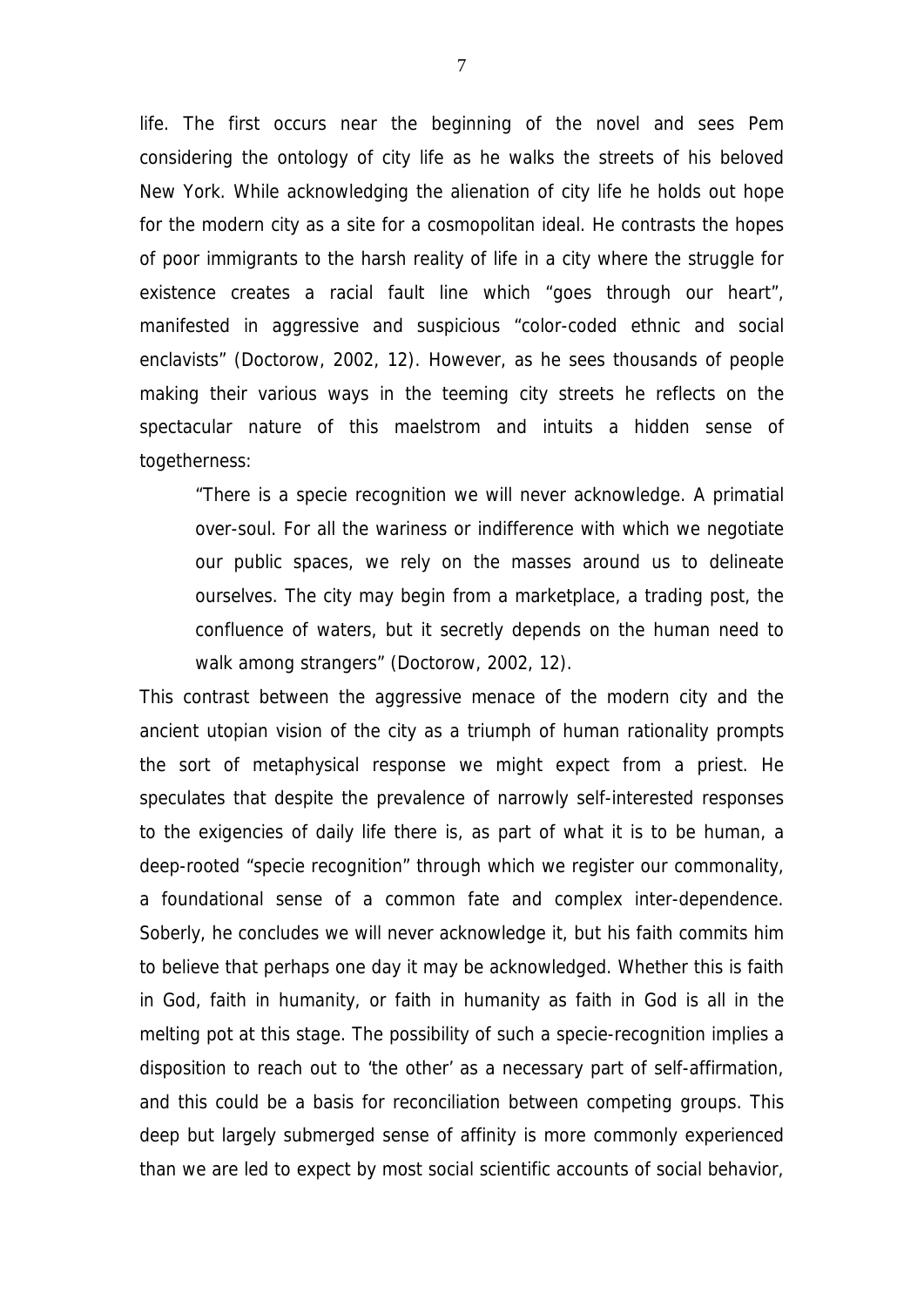as, for example, by individuals who suffer bereavement and share a common awareness that the love we hold for others is far more important than any material symbols of success. We also see it exhibited collectively when communities are drawn together in response to natural or man-made disasters, as experienced in New York after 9/11.

This speculation on our latent sociability is raised again in a similar way when Pem ponders the behaviour of people who escape from the grime of city life by enjoying themselves in the park. On the face of it this appears to be no more than an aggregate of decisions taken by hundreds of groups or individuals, yet the pleasure involved is in being part of a collective celebration. "How much of our desire to use the park depends on the desires of others to do the same?", wonders Pem, openly challenging the individualistic rational choice model which pervades western thought (Doctorow, 2002, 275). He avers that such public playfulness is more reflective, in the sense that we get a clearer picture of who we are because of the open space, compared with 'the comparative blindness of our personal selfhood' that we display when conducting our various instrumental tasks.

Another incident is included, again unrelated to the core narrative, in which isolation is overcome in the most difficult of circumstances. Following his resignation from the priesthood Pem decides to pay a final visit to the hospice where he had been visiting the terminally ill. In particular he wants to see an old newspaperman, McIlvaine, who is described as a "gentle" anticleric who had indulged Pem's attempts to go through his religious duties by commenting that his words were 'pretty' and that he wouldn't try to disillusion him by telling him it was all nonsense. A nun is in the ward with her guitar, presumably to play religious tunes, but the old man has persuaded her to play a medley of old standards such as 'Shine on Our Harvest Moon'. The joyful singing draws a new alertness from the dying patients who are normally sunk into themselves because of their hopeless situation. Pem joins in the singing in a highly emotional affirmation of life itself, experiencing a religious moment even though it had been instigated by a convinced atheist (Doctorow, 2002, 276-79).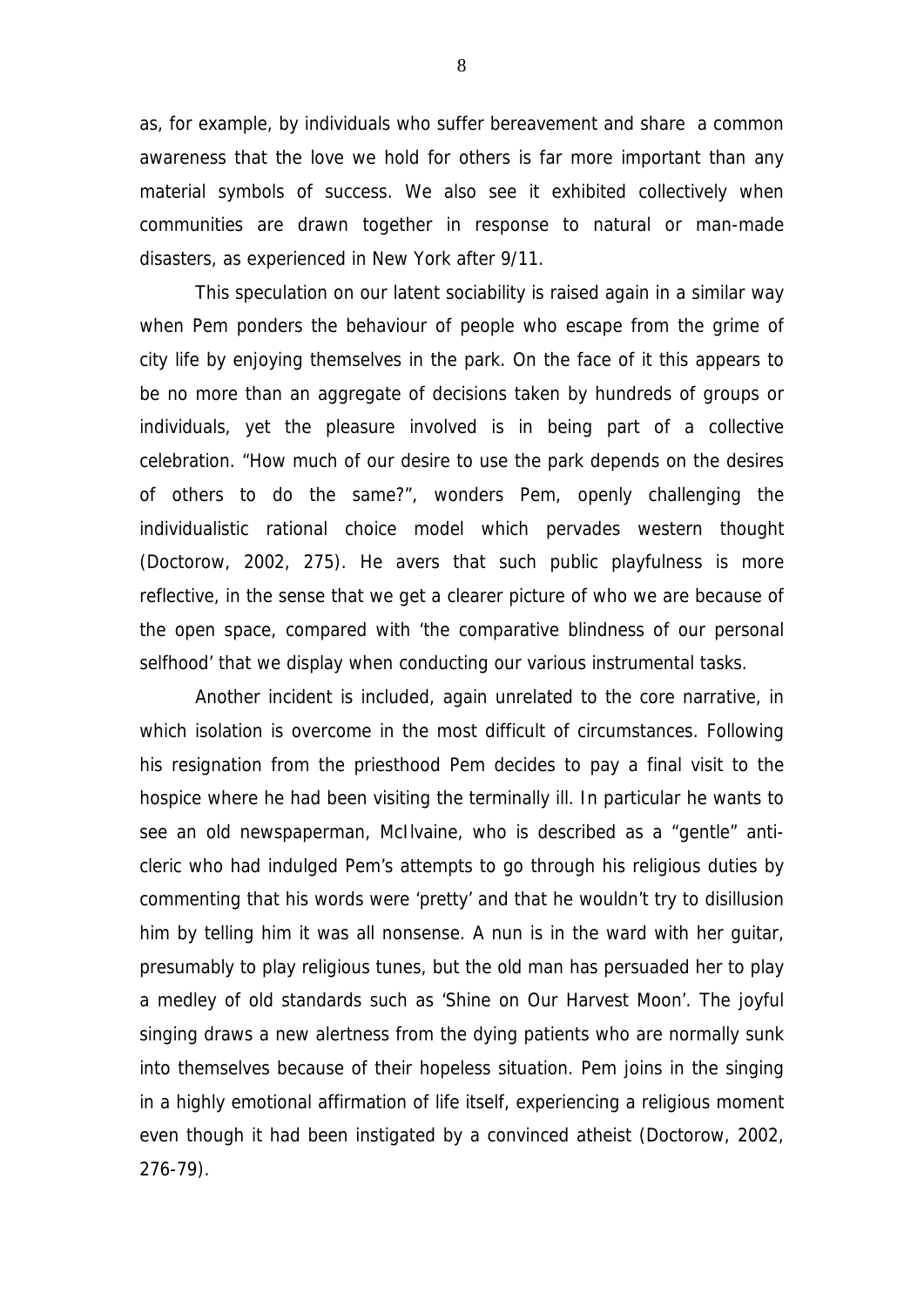The second moment of reconciliation takes on the seemingly impossible task of retrieving an awareness of our common humanity from the holocaust. In the novel there are extensive scenes from the ghetto which describe not only the brutality of the German authorities but the callousness of the Lithuanian citizens who laughed and jeered as the surviving Jews are herded from the ghetto to the death camps (Doctorow, 2002, 141). This horror seems to mock any notion of a common humanity, and at one stage the messenger's father despairs of the efforts of the Jewish Council to appease the Nazis by denouncing "this ritual pretense of common humanity to which we have to subscribe if we hope to outlast them" (Doctorow, 2002, 68). However, my reading of the ghetto passages suggests not a rejection of the notion of a common humanity but rather the idea that the actions of the Nazis transgressed that sense of "specie recognition" alluded to above. Indeed in order to suppress the voice of his conscience the Nazi must try to convince himself that the Jews are not 'true' humans at all. $3$  Defenceless, for the most part the Jews can only reconcile themselves to their fate, but the novel shows other forms of resistance. The first is though preserving the record of this evil so that future generations can know and learn from this terrible abasement. The second involves acts of defiance and resistance. Here malign destructiveness is met with action which affirms humanity even in the direst circumstances, and this is brought out in the story of the old tailor.

The account of life in a Lithuanian ghetto is taken from the memory of Sarah Blumenthal's father, who, as a ten-years-old whose parents have been taken away, is looked after by a grumpy old tailor, Srebnitsky. The tailor has been ordered to make a new uniform for a German officer, Major Schmitz, and the boy witnesses what happens when the officer collects his uniform. An ironic exchange takes place when Schmitz, exultant in his new uniform, is asked for payment and refuses, and both men are laughing at the idea that the Jew could be paid. Srebnitsky suddenly becomes serious, pretends to have spotted a loose thread and uses his scissors to slash the tunic, shouting "sew it yourself then., thief!" (Doctorow, 2002, 86). For this he is beaten to a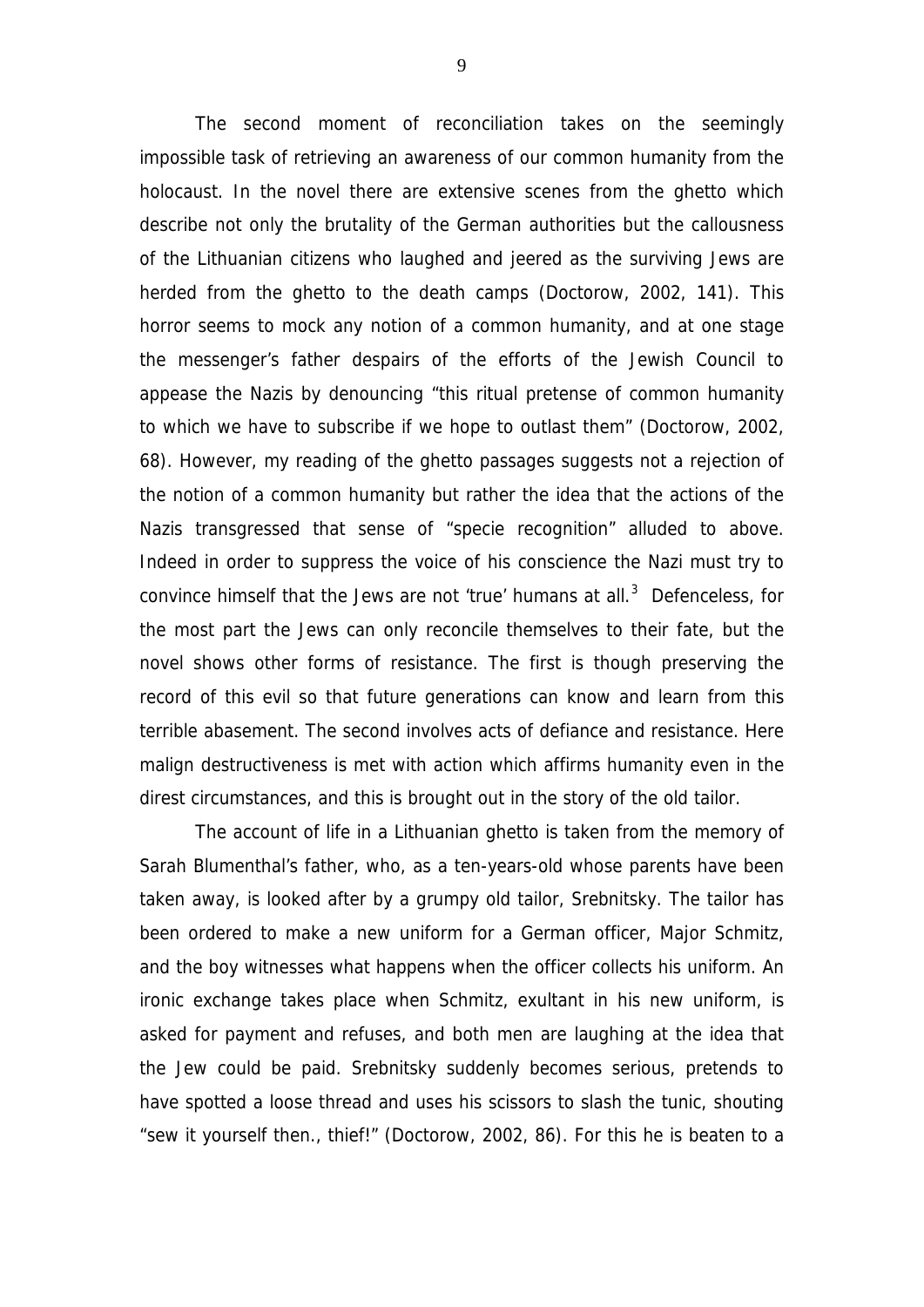pulp, before being dragged onto a scaffold to be hanged. Before he dies he momentarily regains consciousness:

"He lifted his head and, of this I am sure, saw the scene before him clearly and, appreciating its magnitude, read his glory into it…I think now a mad triumphant light flashed from the tailor's eyes before the stand was kicked from under him and his frail body swung from the neck" (Doctorow, 2002, 92-93)

The boy tries to understand how the old tailor somehow managed to exude dignity in his chosen act of self-destruction. He realises that the tailor could have stabbed the commandant, but if he had done so the Germans would have killed scores of Jews in reprisal. The tailor had calculated that he could sacrifice himself without endangering the ghetto, "a modulated act of defiance as deft and precise as his tailoring" (Doctorow, 2002, 93). He comments that the tailor did not simply desire to die but sought and found "self-transcendence" (Doctorow, 2002, 79).

Reflecting on his relationship with Mr. Srebnitsky now that he is an old man, Sarah's father expresses an appreciation of simple duty, the understatement lends it power as a defence of basic human decency:

"But after all these years, what lingers in my mind of this cantankerous old man, this iconoclast, this embittered soul, is that he let out my clothes as I outgrew them and saw to it that I got a new pair of shoes when the old ones no longer fit" (Doctorow, 2002, 93).

Let us reflect on these passages. For the old tailor, existence is not worth clinging to if he is denied the respect involved in paying for a service rendered. His work is not something that he does simply to exist, it is a central part of what he is. His protest is not wild but calculated, and the punishment is not the undignified slaughter the Nazis mean it to be, but rather the end through which he retains his dignity. The old man's remark that what he remembers most clearly about the tailor are the simple things he did to support his material existence reminds us of the basic acts of support through which we affirm our true humanity.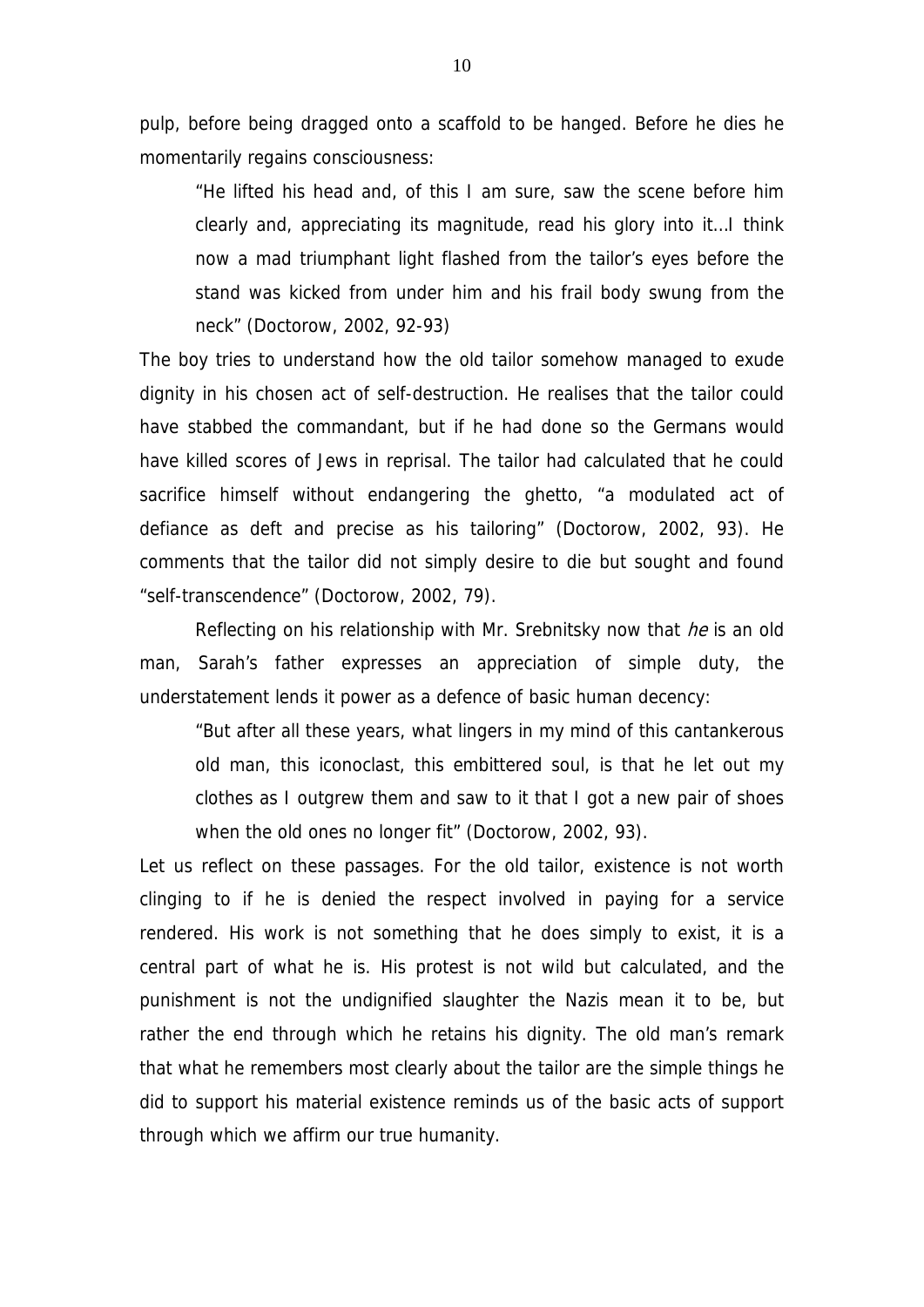There are two other points which should be noted in this episode. First, although the callous anti-Semitism of some Lithuanian citizens is depicted, the diary of the ghetto is preserved because of the heroic efforts of a local Catholic priest, so that it is made plain that the response to evil is by no means predictable. Second, there is another end to this story within a story which is significant when we consider the theme of reconciliation. When Pem finally recovers the ghetto diary it contains conclusive proof of the identity of Schmitz, who had taken refuge in the United States and was fighting the accusation of his involvement in the ghetto (Doctorow, 2002, 230). This unlikely scenario meets our thirst for justice and reflects a need to believe that through the enactment of justice we can attack transgressions against humanity. Indeed Doctorow underlines this point by an otherwise unrelated story about a retired journalist in the US who acts as a one-man "avenging angel", tracking down first a former SS sergeant who had evaded extradition for war crimes, and then the former head of a Guatemalan death squad who is being protected by the US government. The journalist has little idea of how to exact revenge, and in highly comical and totally incongruous incidents, he kills them both by accident (Doctorow, 2002, 208-11; 219-223; 262-66). Such fantasies serve to placate our concern that justice is beyond reach, for to submit to the fatalism that 'they can get way with murder' is to give up on the possibility of moral progress. The humour signifies a space in which the bleakest reality is forced to submit to the warmth of a smile, and it can be a powerful contributor to reconciliation. There is also a theological implication here, recently articulated by Miroslav Volf, in the idea that a belief in divine vengeance is needed if we are to overcome the human urge to vengeance that is provoked by the evil of 'exclusion' (Volf, 1996, 28-32; 295-304).

Our third moment of reconciliation centers on Pem's struggle to reconcile his position as a priest with his doubts not just about the nature of the Church but about the nature of all institutionalised religion. He has been called to account for his 'off message' remarks and behaviour by the Bishop's Examiners. As he attempts to clarify his increasing unwillingness to stay within the Church's doctrines he notes the significance of the work of Elaine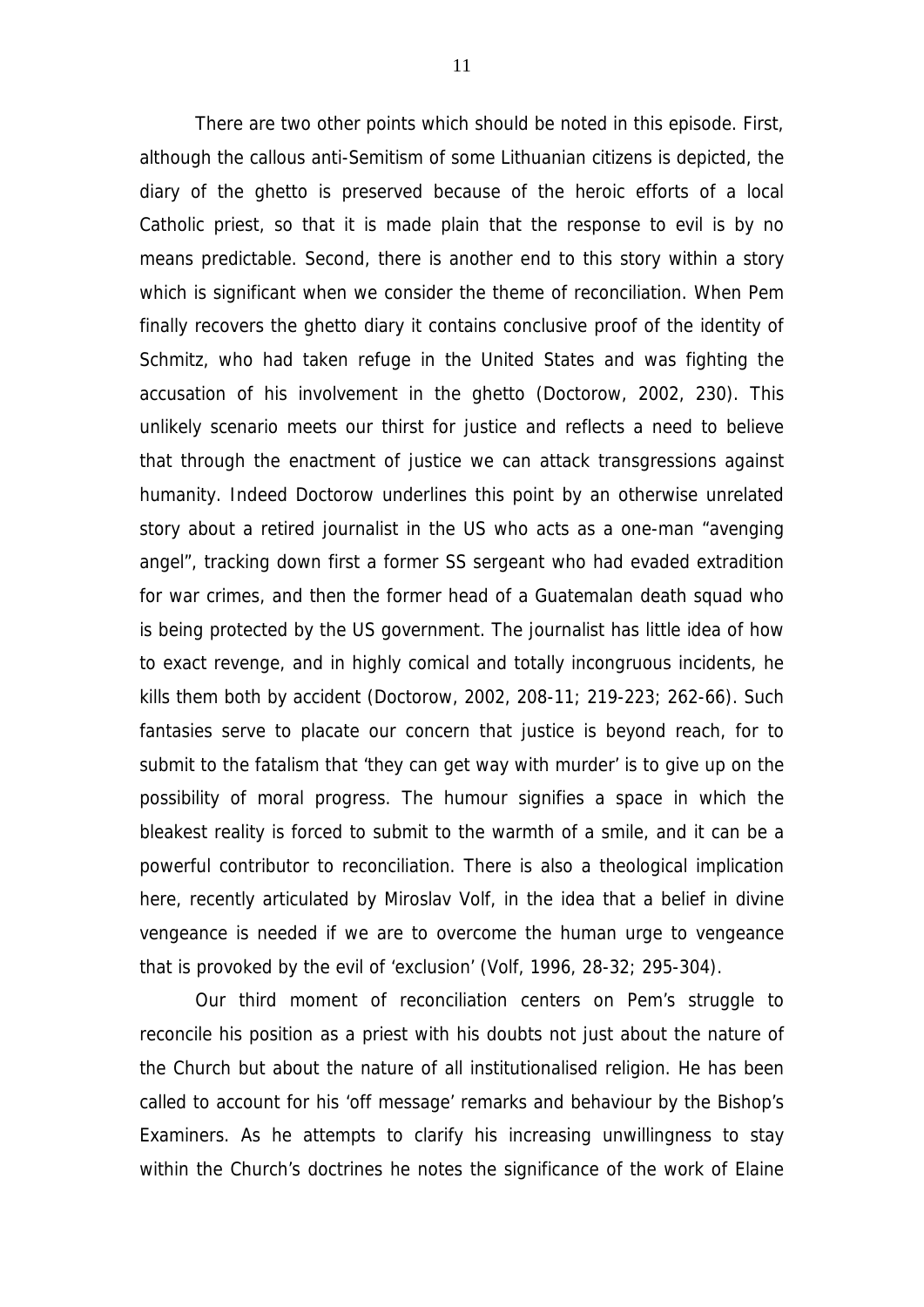Pagels on the early Christian Church. Describing the struggles between followers of the Gnostic and synoptic gospels, he comments that the gnostics were defeated because, believing that it would be wrong to have a centralised church, full time priests and bishops, they lacked the organizational means to overcome the institutionalist Christians:

"…it is also true that the struggle for Jesus was a struggle for power, that the idea of an actual resurrection, which the institutionalists put forth and the gnostics ridiculed, provided authority for church office, and that the struggle to define Jesus and canonize his words, or interpretations of his words by others, was pure politics…. It was a politically triumphant Jesus created from the conflicts of early Christianity, and it has been a political Jesus ever since, from the time of the emperor Constantine's conversion in the fourth century through the long history of European Christianity, as we consider the history of the Catholic Church, its Crusades, its Inquisition, its contests and/or alliances with kings and emperor, and with the rise of the Reformation, the history of Christianity's active participation, in all its forms, in the wars among states and the rule of populations. It is the story of power…" (Doctorow, 2002, 80-81).

Doctorow has already prepared us for this 'political' reading of Church history early in the novel when Pem's friend Samantha reveals that she had been reading Pagels and concluded that the evolution of Christianity was 'all politics' and the doctrinal outcomes therefore quite arbitrary. (Doctorow, 2002, 15-16). This prompts Pem to harbour debilitating doubts about the nature of faith, and, in particular, about the Augustinian idea of predestination. However, merely to assert that certain doctrinal outcomes are explicable in terms of social and political struggle does not mean that Sam is justified in dismissing them as mere inventions, for each doctrinal position was carefully argued for and the outcomes might still have been truthful. Pem is evidently holding on to this possibility at his hearing by ending with a plea to the Bishops not to expel someone who they think has brought the 1960s along with him.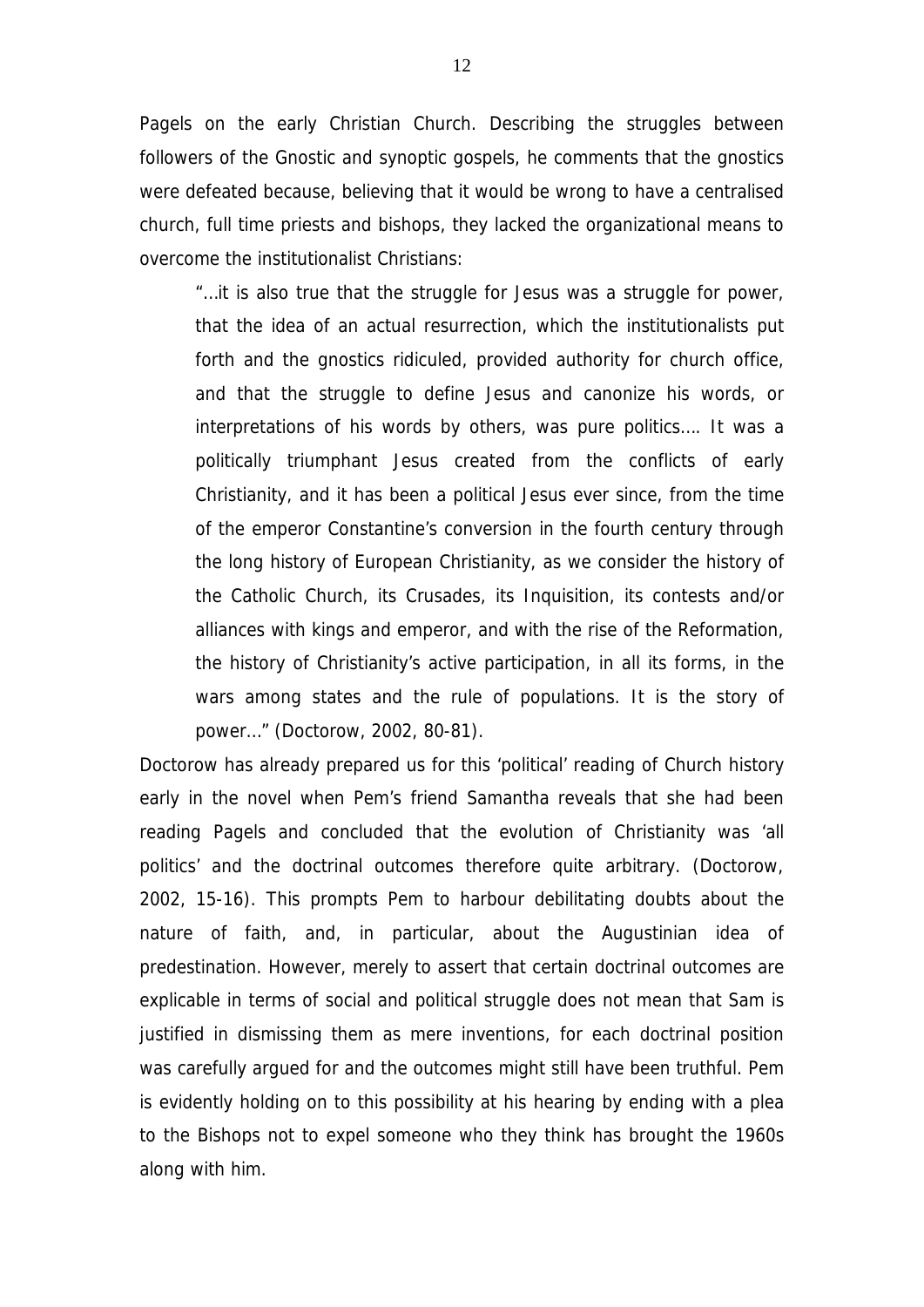At this moment Pem still thinks he wants to be tolerated within the Church, but his skeptical stance on Church doctrine has clearly placed him beyond the pale. Rather than waiting to receive the push he decides to go of his own accord, and shortly afterwards, inspired by the open and searching discussions in the alternative synagogue, he elects to convert to Judaism. The hearing with the Bishop's Examiners acts a catharsis which he needs to go through in order to overcome his own stasis. In asserting the political nature of the development of Church doctrine and institutions and in citing the work of Pagels he reveals an awareness of the origins of the doctrinal divisions within Christianity which have had immense significance for the development of western consciousness. The Catholic Church and then the Reformation Churches reaffirmed the Augustinian image of humanity as tainted by original sin and totally dependent on the grace of God for salvation. As Erich Fromm argued in Psychoanalysis and Religion, in this view God's perfection seems to highlight our own powerlessness, whereas in the Christianity that was declared heretical, God is the symbol of what humanity can potentially become (Fromm, 1978, pp. 48-49). It is the 'humanistic trend' in religion, free from intolerance and hate, which Pem is expressing, and, as he indicates, this perspective was very popular in the 1960s. Early in the novel he points to one source for developing this position when he tells Everett that the major source of his spiritual inspiration had been the Protestant theologian Paul Tillich (Doctorow, 2002, 7). Later on, in speaking of his admiration for Sarah, he comments that she appears to live in two worlds, the mundane world of New York but also Tillich's country of ultimate concern (Doctorow, 2002, 111). This is the concept which Tillich uses to denote the striving for spiritual welfare, self-realisation and the meaning of life, "a meaning which gives meaning to all meanings" (Tillich, 1980, 47).

Pem's Christianity, it seems to me, can be best understood through Tillich's 1952 text, *The Courage To Be* (published in the year that Doctorow graduated in Philosophy from Kenyon College). Tillich rejects the simple 'acceptance' of religious faith as amounting to a surrender of the self, and calls instead for a faith in which simple theism is transcended through a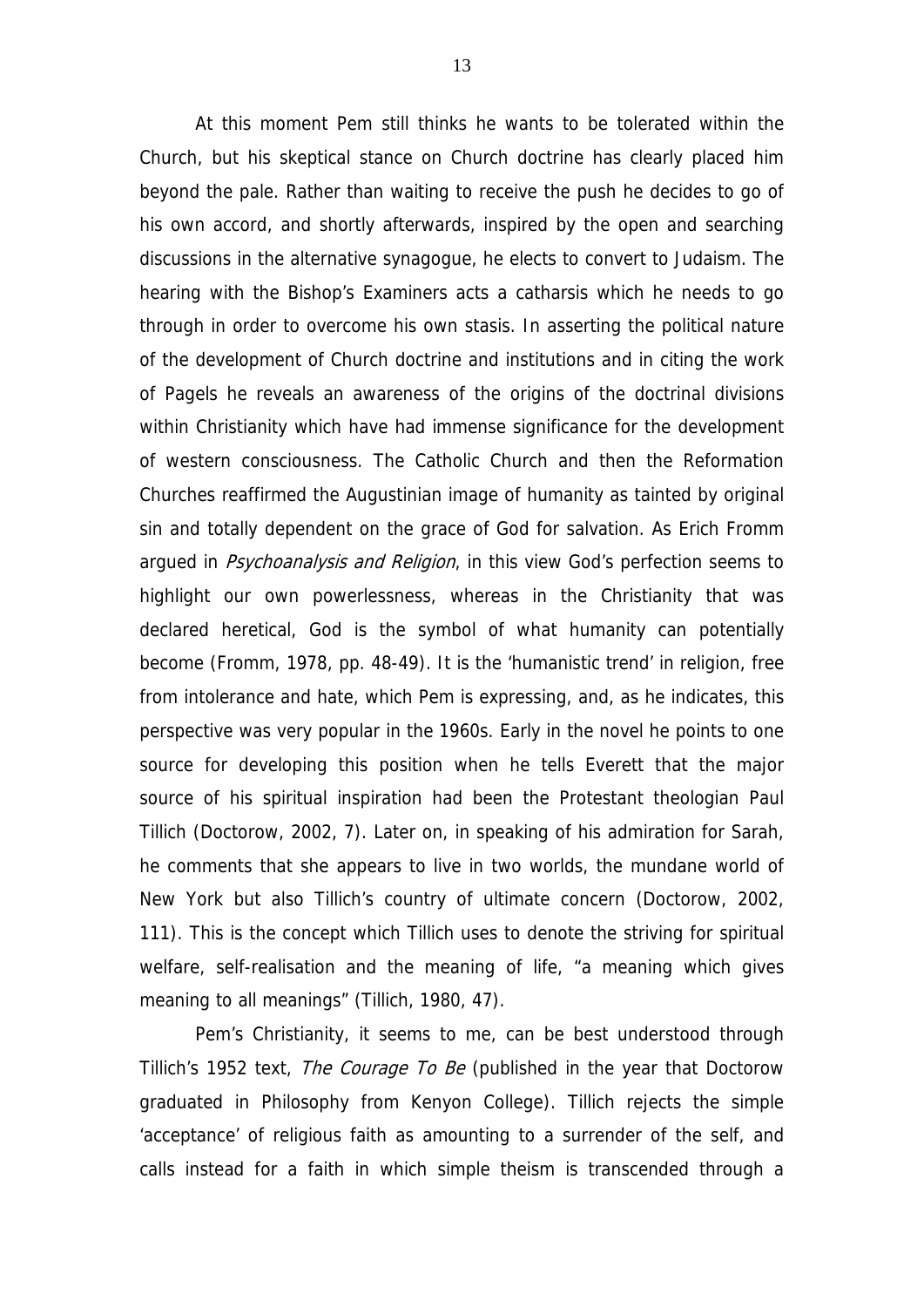process of deep doubt and searching resulting in a commitment to the "God above the God of theism." Tillich's appeal for a reflexive and open "Church under the Cross" (Tillich, 1980: 188) is particularly appropriate to the story in City of God in which the cross of St. Tim's is stolen and then found in the reform synagogue. Indeed it is tempting to see the relationship between Pem and his secular friend Everett as a parallel to the dialogue between the Christianity of Tillich and the non-theistic religiosity of Fromm which reached a wide audience in the 1950s and 1960s.<sup>[4](#page-17-1)</sup> Of course we might ask why any religious faith is required at all, and this is certainly taxing Pem throughout the book. As Richard Rorty says of Tillich's theology, his sharp distinction between faith and belief is essential but it becomes difficult to retain a deliberate vagueness about those beliefs (Rorty, 1999, 155-158). Ultimately Pem affirms the need for some unifying principle and for spirituality in a world dominated by instrumental rationality, something which can serve as a call to the potential saving power of ethics. It certainly makes the line between believer and non-believer much finer and less important than in conventional considerations of the role of religion. What is less clear in the novel is why Pem should forsake Christianity for Judaism, for he appears to have no problem with the idea of Christ as an exemplar of wisdom and justice. When asked by Everett how much his conversion had to do with his relationship with Sarah he gives an evasive 'everything and nothing' reply and then tries to explain his position by arguing that Christianity had been erroneous in elevating Christ from the role of prophet:

"We will have a holy marriage, but this is all a continuation for me of my sadness that the followers of Jesus led us down the wrong path. A two-thousand-year detour. I don't mean the beauty of the ethics, of the man. I mean the theology. I mean when they stepped him up in rank from prophet. Gave him familial ties" (Doctorow, 2002, 280-81).

The position which Pem arrives at appears closest to Messianic Judaism, whose 200,000-plus followers acknowledge Jesus as the Messiah but claim to remain firmly within the Jewish religion (Cohn-Sherbok, 2000). Alternatively, he could be veering towards Spinoza's pantheistic conception of God, which,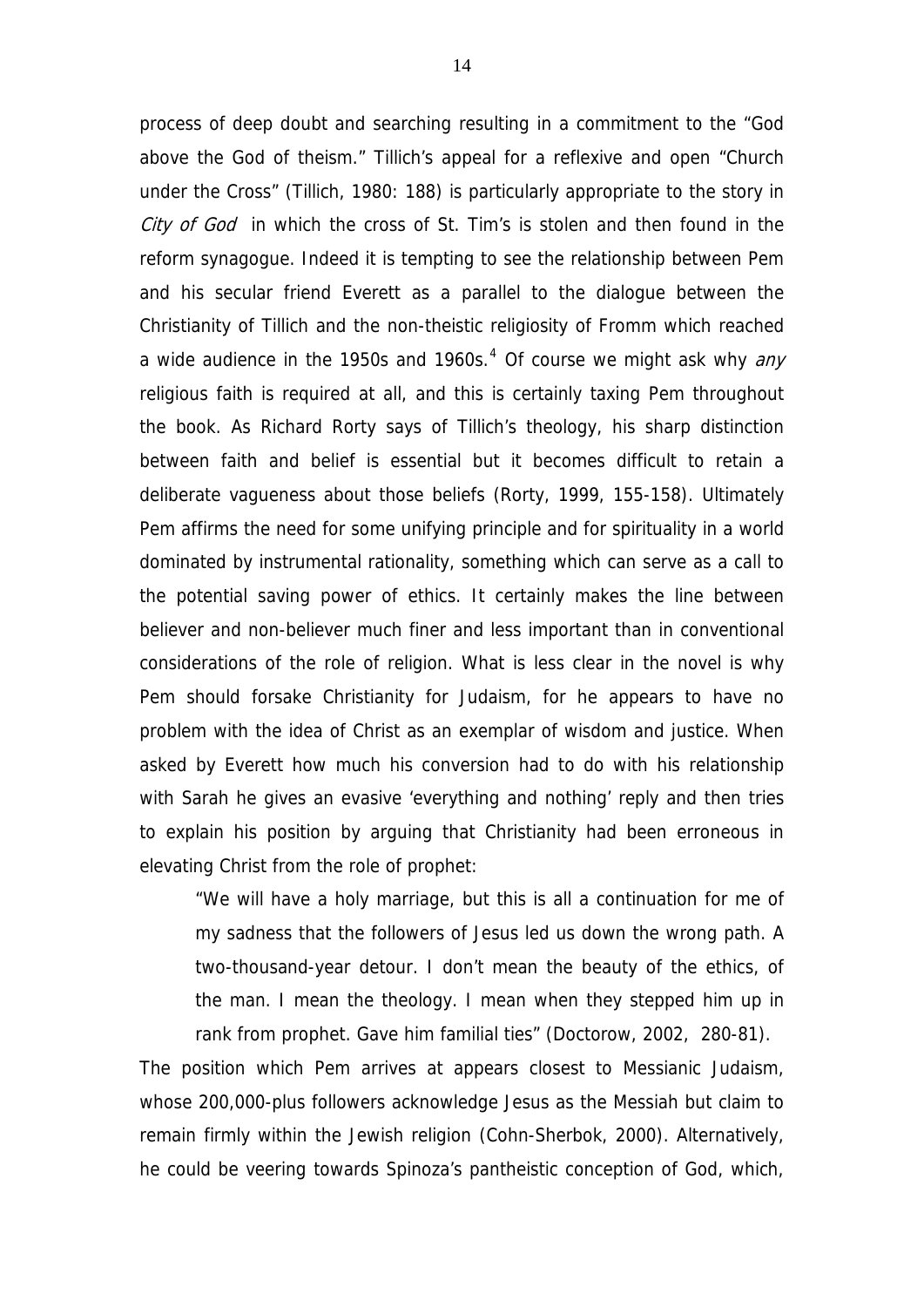as Santayana pointed out, combines Judaism with a veneration of Christ (Santayana, 1910, ix-xi). Having said that, it is clearly not the intention of the novel to argue in favour of any particular denomination but rather to emphasise the pre-eminence of ethics in religious thought and to warn about the dangers attached to fundamentalist positions. In a 1990 interview Doctorow made clear his antipathy towards 'the coercion of fundamentalist religious thinking' (Doctorow, 1999, 156), and in the Massey Lectures he reiterates his detestation of fundamentalism for its "absolutist intolerance" and its determination to compromise with nothing, "not even democracy". At the same time he praises religious people for their decency and good conduct, and also states the great attractiveness of religious worship for its inherent *promise* (Doctorow, 2004, 83-97).

 Our fourth moment of reconciliation reiterates the religious direction which Pem is struggling to find, particularly the expression of the image of a non-authoritarian God through which humankind can strive to achieve dignity. This is Sarah Blumenthal's address to the Conference of American Studies in Religion (Doctorow, 2002, 288-91). Just prior to this speech Sarah is shown in debate at the reform Synagogue, affirming, like Pem, the centrality of the ethical core of religion and arguing that "God is not honored by a mechanical adherence to each and every regulation but by going to the heart of them all, the ethics, and observing those as if your life is at stake, as it may well be, I mean, your moral life, your life of consequence as a good, reflective, just, and compassionate human being" (Doctorow, 2002, 283). However, this contribution does not present an answer to questions of the role of ritual and tradition in religion, or, indeed, the justification for institutionalised religion at all. It is questions of this sort that she wrestles with in her Conference address (Doctorow, 2002, 288–291). She begins by favourably contrasting those who doubt to the "true believers" who display the impulse to excommunicate, satanize, eradicate and ethnically cleanse. Doubt, she contends, is a great civilizer, a condition of theological uncertainty which binds people to ethical behaviour. Controversially, she labels the aggression of the true believers as a religious impulse, and concludes that in the practice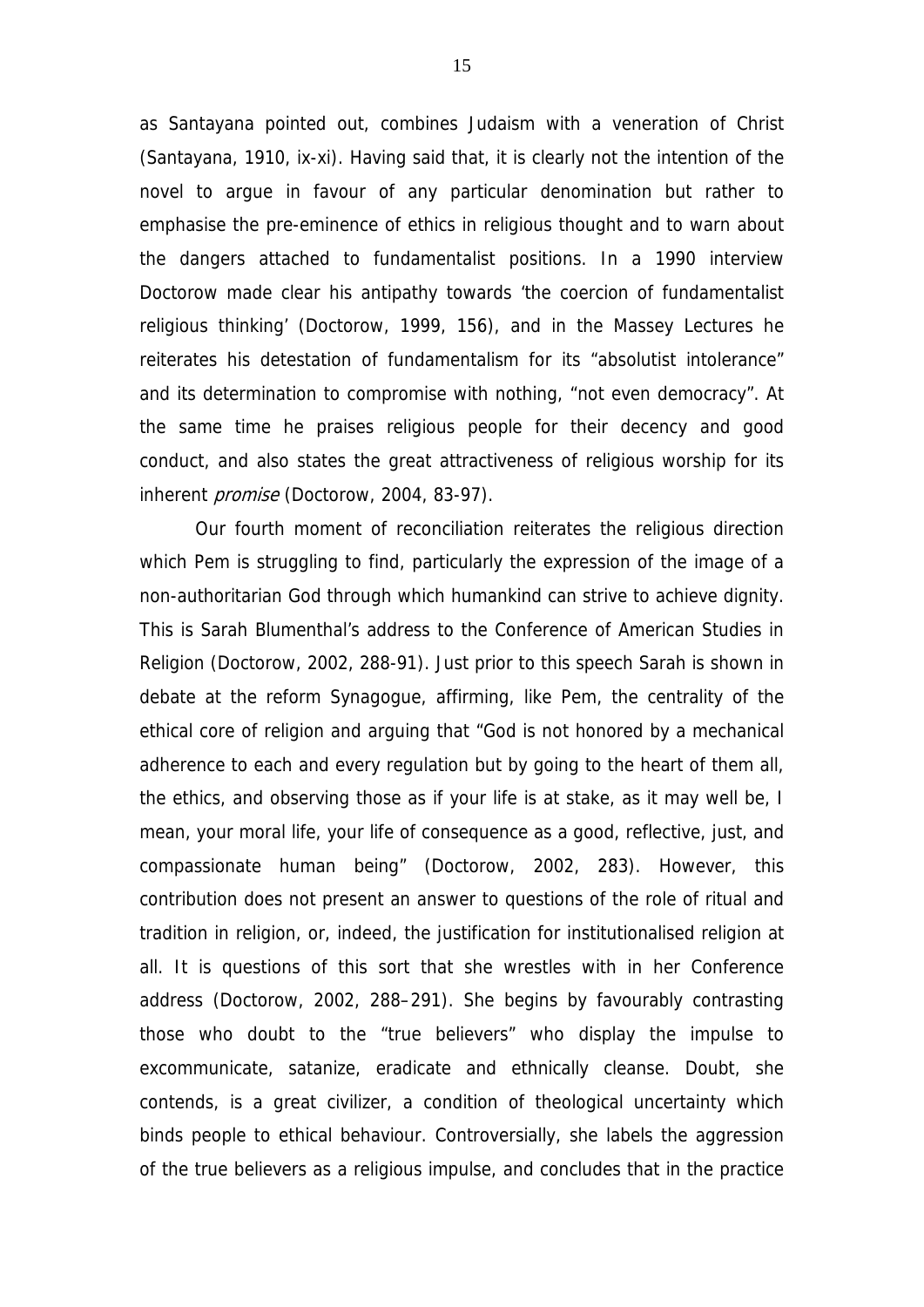and politics of religion "God has always been a licence to kill." Only a skeptical and irresolute disposition towards God can bring us closer to walking in His spirit, she argues. In the Jewish tradition this walking – in Hebrew *Halakha* – is based not on knowledge about God, such as reciting texts from memory, but about imitation of God through our daily actions (see Fromm, 1966, 179- 200).

 Sarah goes on to ask whether it is possible to have the ethics that have developed with religious thought without the other aspects of religion. She asks if "after the exclusionary, the sacramental, the ritualistic, and simply fantastic elements of religion are abandoned, can a universalist ethics be maintained – *in its numinousness?*" [Doctorow's emphasis]. Her response seems to be that it is hard to imagine that a universalist ethics can be maintained without some intuition of the divine:

"In this view the supreme authority is not God, who is sacramentalized, prayed to, pleaded with, portrayed, textualized, or given voice, choir, or temple walls, but God who is imperceptible, ineffable, except…for our evolved moral sense of ourselves" (Doctorow, 2002, 290).

This idea of the evolution of the idea of God is then linked by Sarah to the possibility of a progressive stage of socio-political evolution which began with the democratic revolutions 200 years ago. She speculates on the extension of ethical obligation so that we learn to practice a "daily indiscriminate and matter-of-fact reverence of human rights unself-conscious as a handshake." The duty of the theologians is to emancipate themselves so that they can articulate the need for human rights as a new "quest for the sacred." This formulation, as with a number of others in Sarah's speech, is repeated by Doctorow as his own fervent hope in the Massey Lectures (Doctorow, 2004, 115-18). This appeal for an ethical renewal offers a perspective on liberation which focuses on the subjective experience of doubt and commitment, something which tends to be neglected in social-scientific attempts to theorise global justice and human rights (e.g. Pogge, 2002; Jones, 1999; Caney, 2005).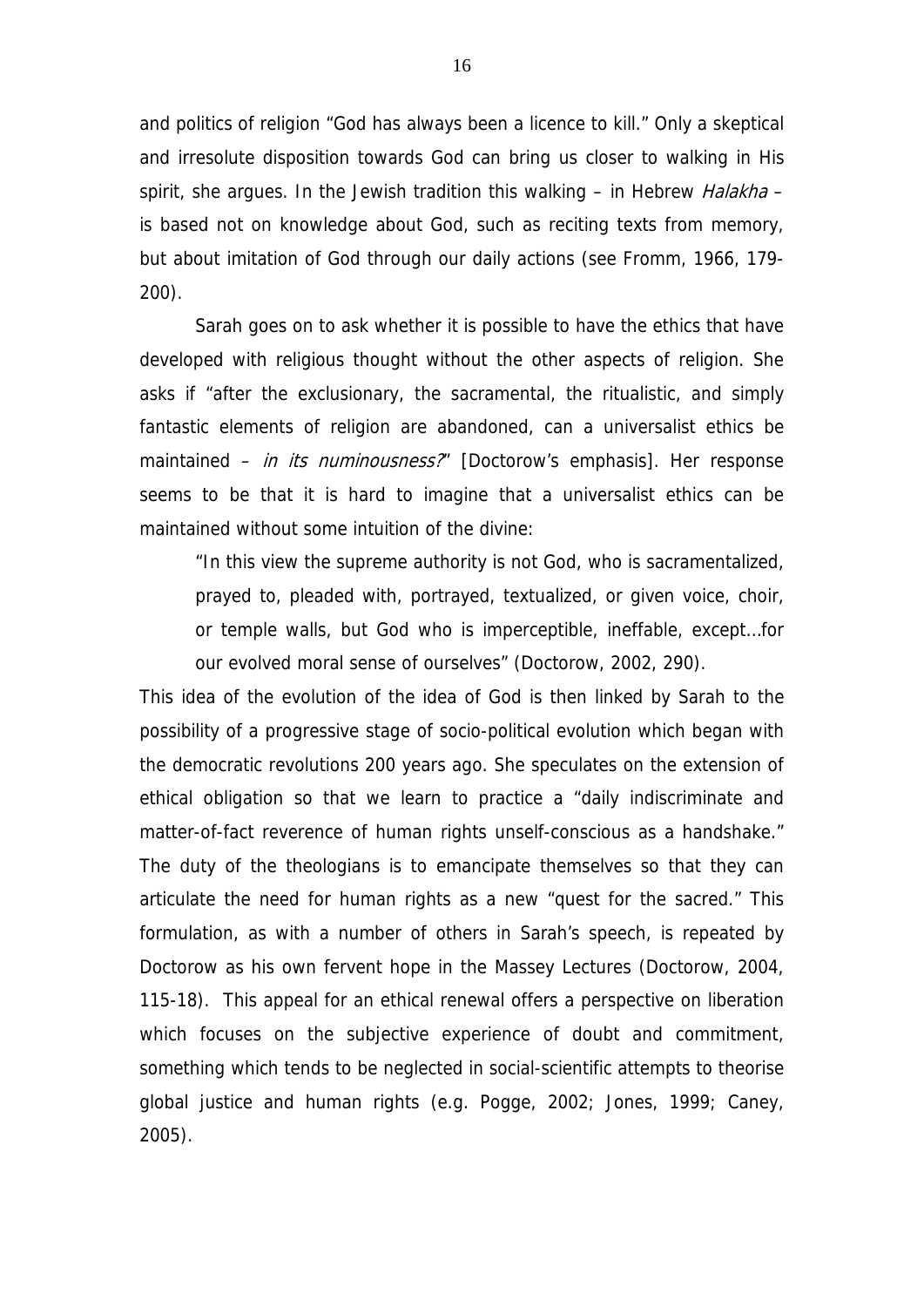#### **THE ULTIMATE CONCERN**

In *City of God* Doctorow portrays the pain and anguish of reaching out for reconciliation as a spiritual journey from which there can be no turning back. We must go forward, as believers or non-believers, to secure a preponderant place for an ethics of compassion, for a reverence for human life. The ethics, of course, is the ethics of the Golden Rule – "whatever you want people to do to you, do also to them" (Matt. 7:12; Luke 6:31) – which is available, as Hans Küng has pointed out, with slight variations in all the main religions of the world (Küng, 1997, 98-99). Indeed in the novel Sarah quotes a Jewish version of it, the exhortation of Rabbi Hillel (at the time of the birth of Christianity) that "what is hateful to you, do not do to your neighbour," which Hillel claimed to be the essential truth of the whole Torah (Doctorow, 2002, 283). This principle of reciprocity is also central to humanistic ethics, and in the novel this ethics is presented as a mediation between the religious and the secular. In *City of God* Doctorow affirms the quest for a more ethical world, not through the assertion of dogmatic certitudes but rather the relentless interrogation of perceived truths from a range of perspectives. The combination of crisis of religious faith and search for social justice in this novel helps to open up the emotionally charged relationship between religion and politics to reconsideration, with a view to emphasising the ethical commitments which are shared across the faiths while questioning the importance assigned to dogma. By drawing us into the struggles for reconciliation in the life stories of his various characters Doctorow offers the subjective perspectives which are often neglected in my own field, social and political philosophy, when consideration is given to the question of how sharply differentiated cultures and belief systems can be reconciled. Of course there will be plenty of readers who will judge the path signposted by Pem and Sarah to be mistaken or disingenuous, but this is not the point. The energising strength of this novel is that it reminds us of the urgency of developing constructive dialogues between faiths and between theistic and